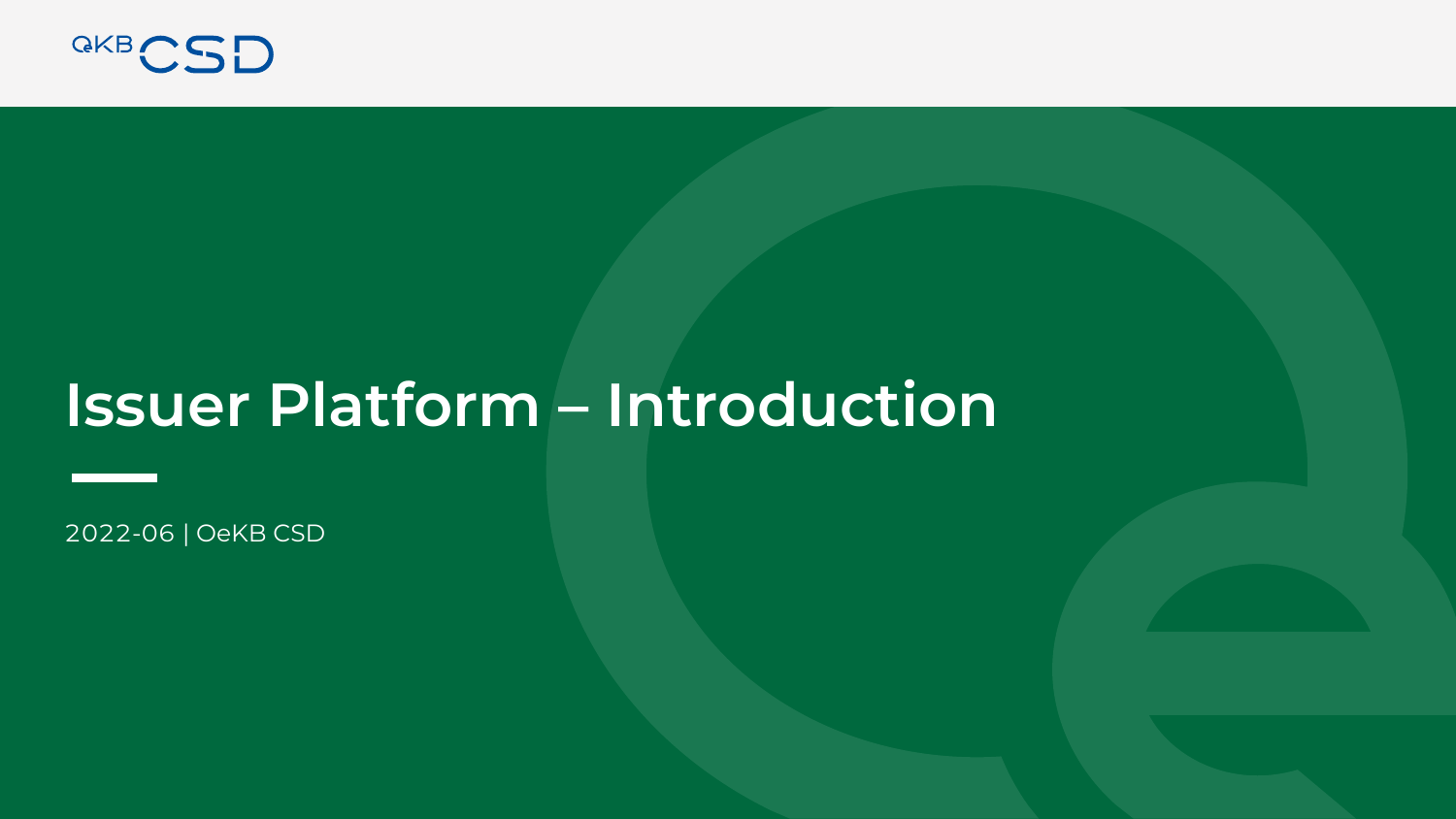### **Content**

A brief introduction to OeKB CSD's issuer platform – target audience: issuer's agents

- − Summary and Timeline (3)
- − Accessing the platform as a user (3)
- − Platform architecture overview (1)
- − Roles supported by the platform (6)
- − Core business processes (10)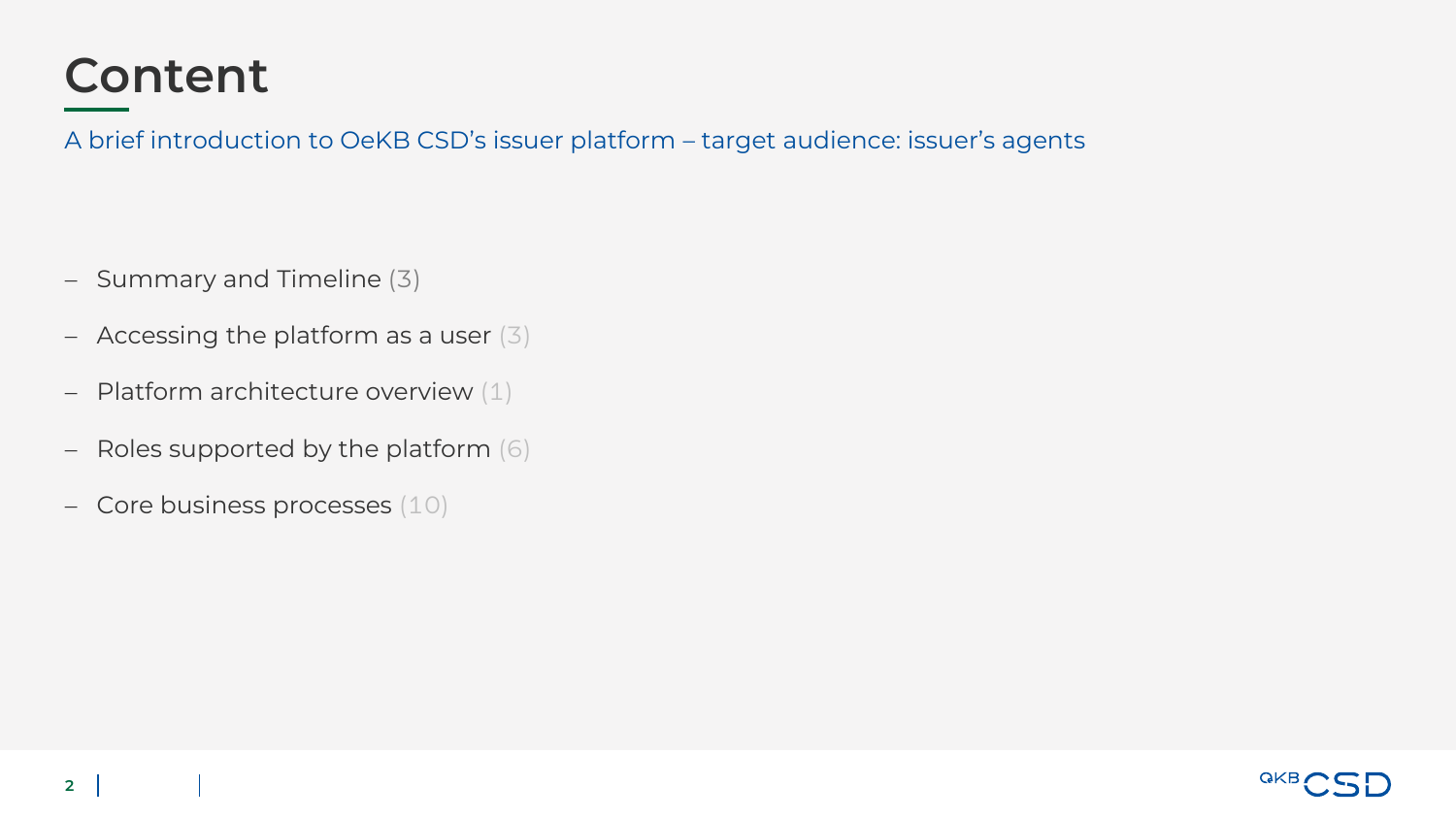## **Summary and Timeline**

Objective:

Digitalization – Simplification and Automation of the last remaining paper-based security processes

Realization:

via the OeKB CSD Issuer Platform and Issuer Client

Means:

Comprehensive use of the opportunities resulting from digital securities (Digital Global Certificates, DGCs)

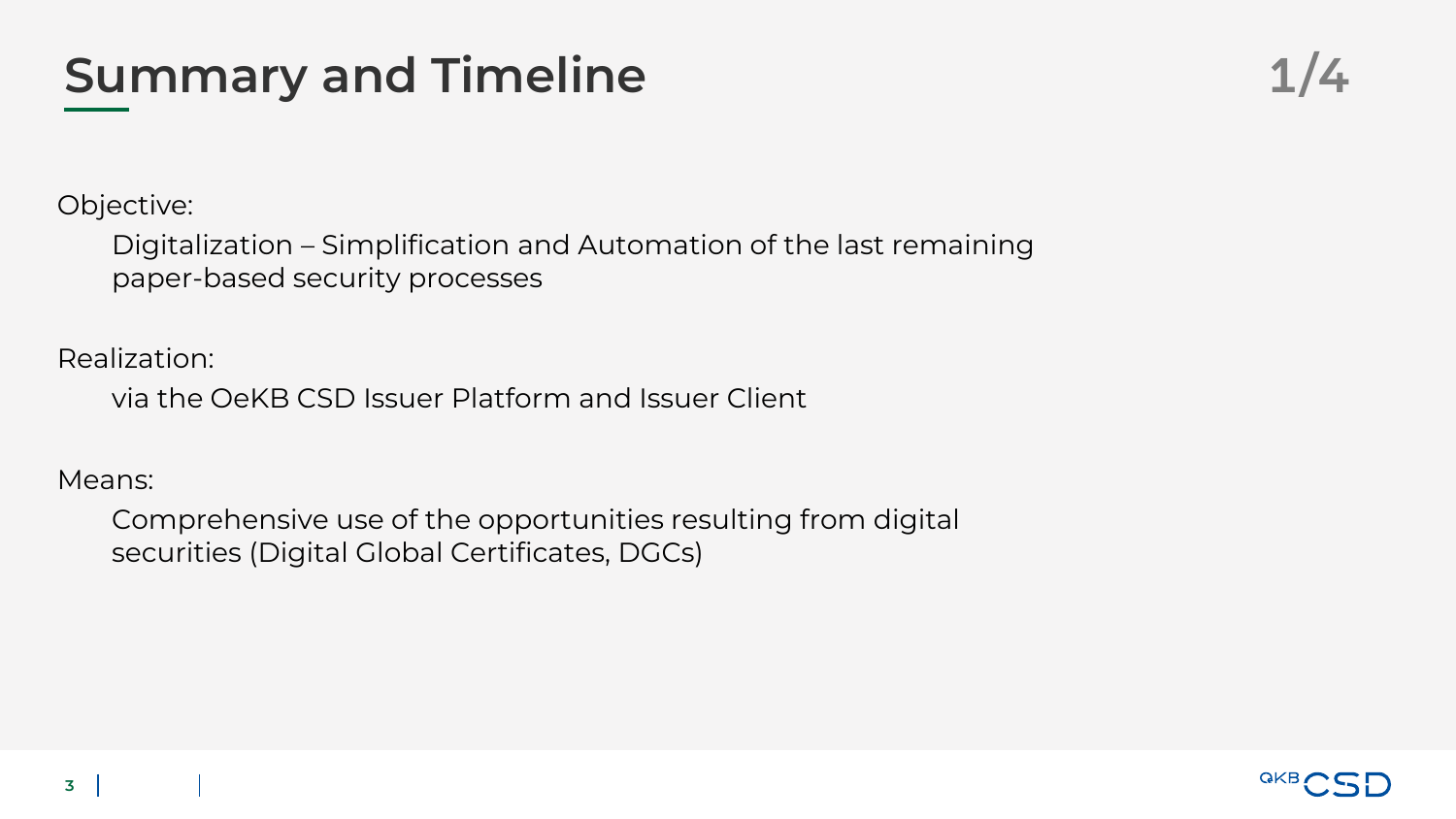## **Summary and Timeline 2/3**

Advantages:

Direct bidirectional communication between issuer, agents and OeKB CSD, allowing for:

Additional **automated** and **structured** communication channels Simplified, **streamlined processes** in the lifecycle of a DGCs, comprising

−Deposit

−Income collection

−Provision of corporate action information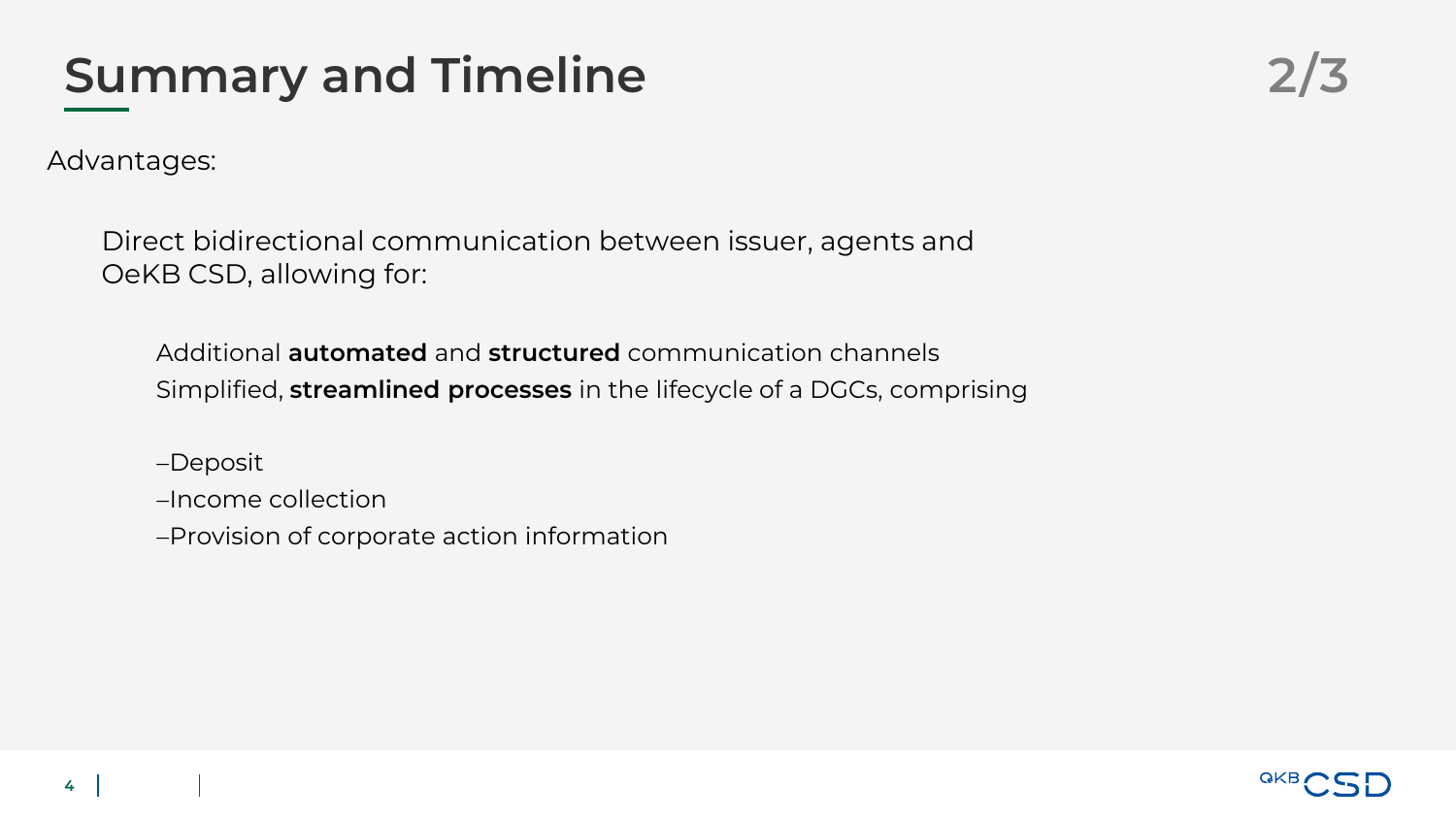### Summary and Timeline **3/3**

- − January 2021: Start of Implementation Project
- − March 2021: Stakeholder Onboarding
- − Currently: Implementation and Solution Adoption
- − June 2022: Begin of Market Testing
- − September 2022: Planned Go-Live

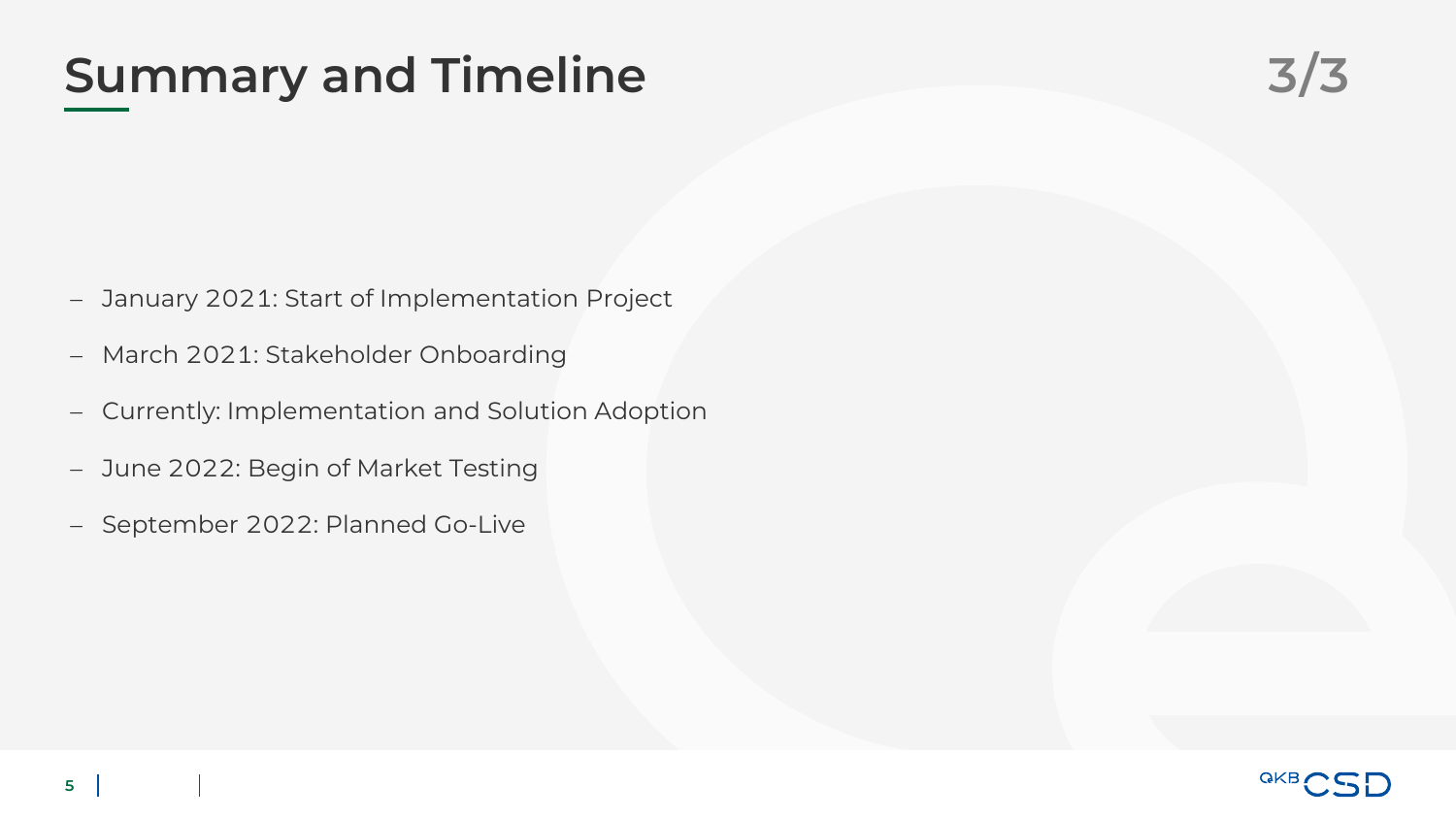## Accessing the platform as a user 1/3

Access using a browser via OeKB CSD's central service portal

- − Central service portal: <https://login.oekb.at/csd-services-rsa>
	- Two-factor authentication required ("LOGIN WITH RSA/SMS TOKEN")
	- Issuer Services title (see on the right side): blue text on bottom of tile is a link to the Issuer Platform
		- − Your corporate has to have been granted access to the Issuer Platform
		- − If you see , you as a user of said corporate do have access
			- **Figual**, your corporate admin has to grant access to you

The following permission is required:

Berechtigung Y IssuerClient Test: User Login

### **Issuer Services**

Issuing made easy. Our intuitive application enables you to create digital securities, to transmit all necessary information for custody services and to process payments due.

**ISSUER SERVICES - TESTSYSTEM**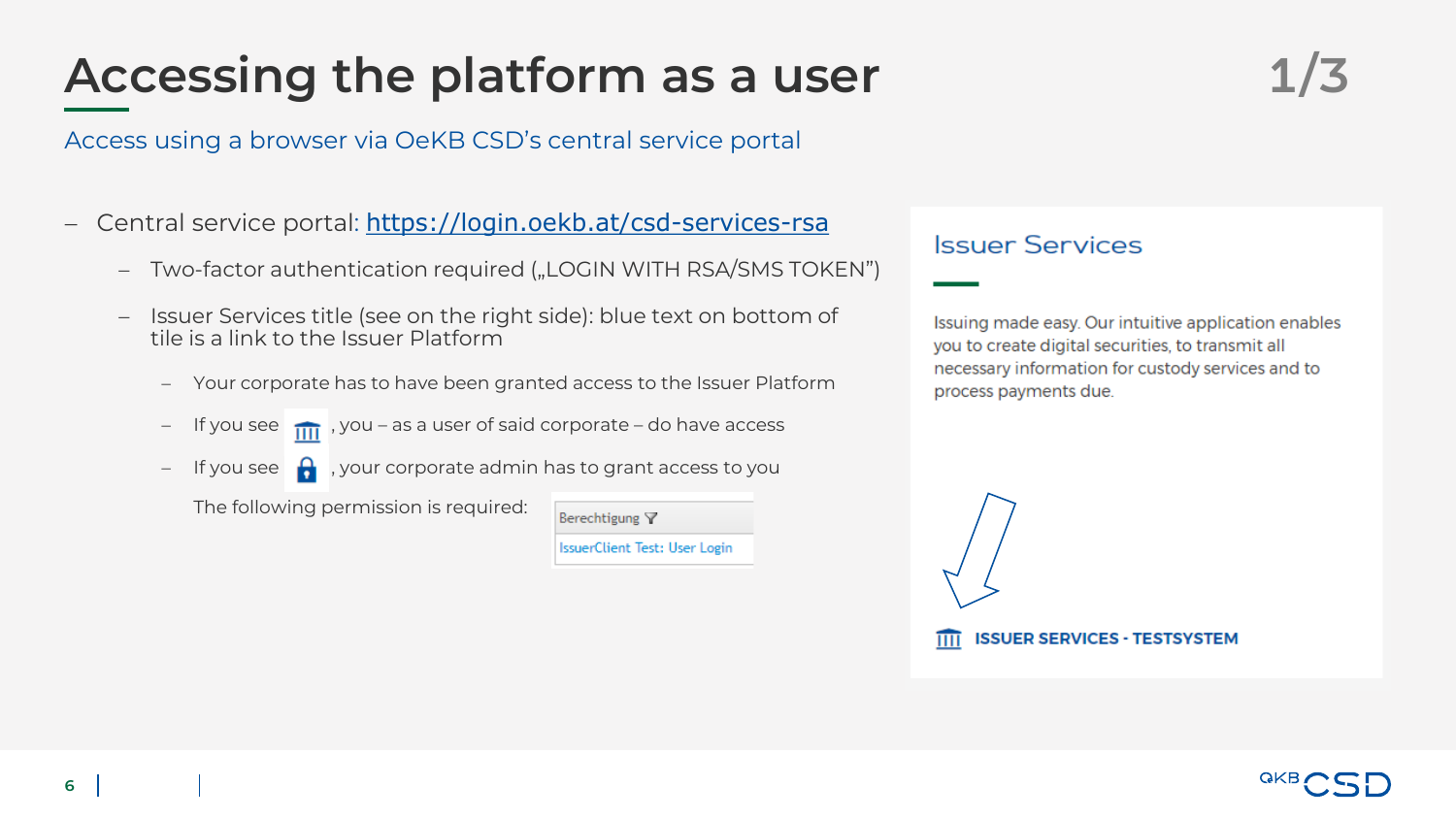## **Accessing the platform as a user 2/3**

Access using a browser via OeKB CSD's central service portal

- − You can now log into the Issuer Platform system:
	- − Your username is prepopulated
	- − Your initial password will be provided by your corporate admin
	- − For support, contact [sonja.taghipour@oekb-csd.at](mailto:sonja.taghipour@oekb-csd.at)
- − A ribbon  $\blacksquare$   $\blacksquare$  TEST ENVIRONMENT  $\blacksquare$  on top of the window indicates that you are in the test environment (connected to t2s SIMU)
- − If there is no ribbon on top of the window, you are in the production environment (connected to t2s PROD)

| -3i                |                                    | $\times$ |       |                                                                                                                                                                                                                                                                                                                   | $\checkmark$         | п | $\times$ |
|--------------------|------------------------------------|----------|-------|-------------------------------------------------------------------------------------------------------------------------------------------------------------------------------------------------------------------------------------------------------------------------------------------------------------------|----------------------|---|----------|
| $\rightarrow$ C in |                                    |          |       |                                                                                                                                                                                                                                                                                                                   | $\overrightarrow{P}$ |   |          |
|                    | <b>GKBCSD</b>                      |          |       |                                                                                                                                                                                                                                                                                                                   |                      |   |          |
|                    | <your-username></your-username>    |          |       |                                                                                                                                                                                                                                                                                                                   |                      |   |          |
|                    | Password                           |          |       |                                                                                                                                                                                                                                                                                                                   |                      |   |          |
|                    |                                    |          | Login |                                                                                                                                                                                                                                                                                                                   |                      |   |          |
|                    | these terms and conditions to use. |          |       | The use of this system is restricted to the conduct of authorized users only. All<br>information and communication on this system is subject for reviewing,<br>monitoring and recording at any time, without notice or permission. By<br>continuing to use this system, you indicate the awareness and consent to |                      |   |          |

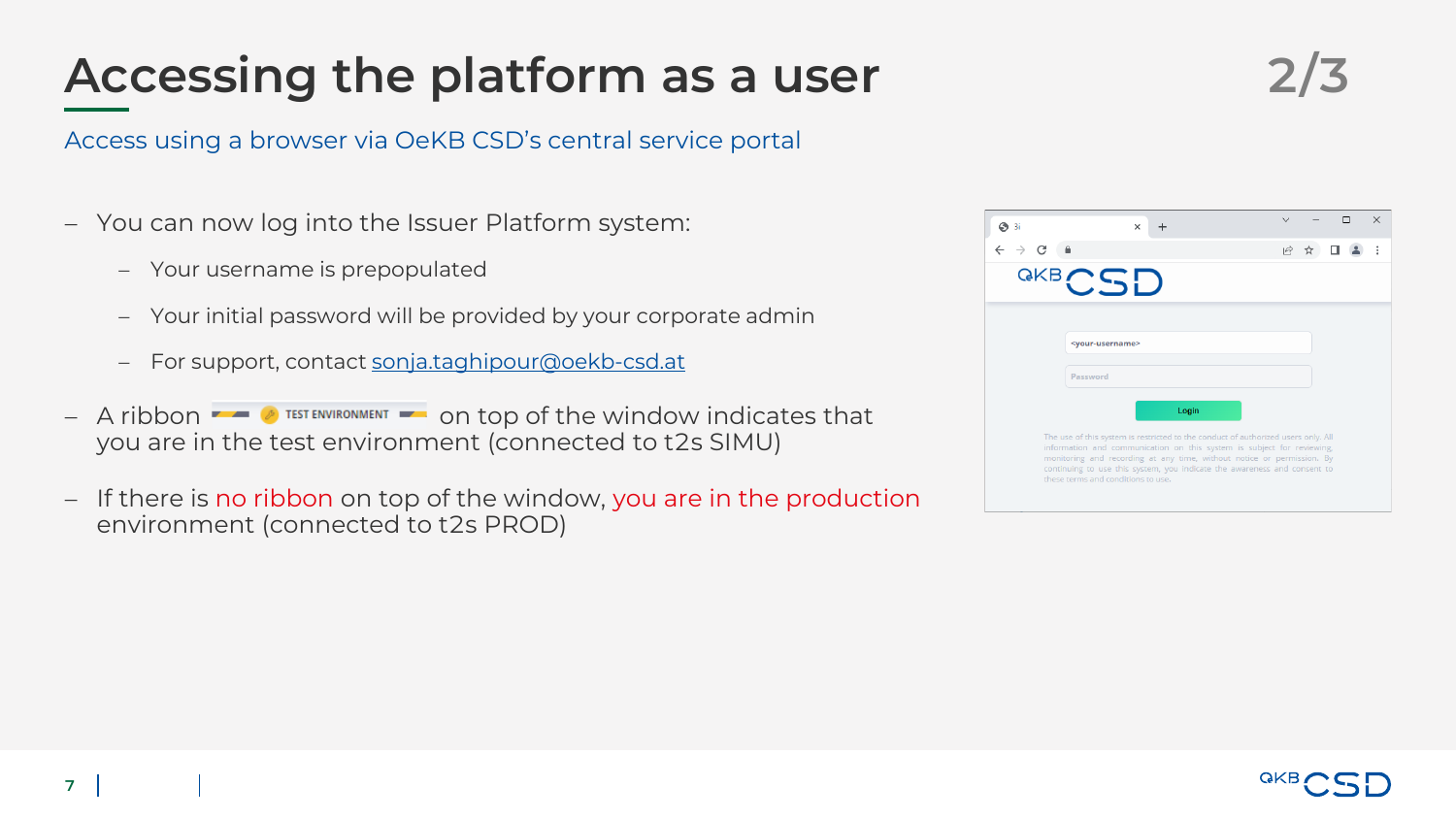## Accessing the platform as a user Theory 3/3

### Access using a browser via OeKB CSD's central service portal

− You can now use the menu tree  $\vee$  $\sim$  $\Box$  $\mathsf{X}$ 动 Home  $\times$  + on the left side of the window to  $\leftarrow$   $\rightarrow$  C a п.  $\mathbf{R}$ navigate the application QKB. **Business date** SoBD - 09:48:20 Participant 20220530 **OCSDATWWXXX** − Take care not to use your Home (STRT001) ఆ browser's back-button but to use Home 10 Last login on 20220607 10:25:23.905 from 92.60.12.20 the navigation buttons provided by **M** Access management **Start of Business Day** 20220607-09:48:20  $\bullet$ Business date: 20220530 the application. The behavior of the & Maintenance Manual browser's back button in general is 있<sup>이</sup> Stakeholders NOW (system date) 20220607 undefined…  $\sqrt{3\pi}$  Financial instruments Income Collection Cutoff Business date: 20220530 **E** Corporate actions Manual **Q** Income collection − Your menu tree will look differently End of Business Day Business date: 20220530 **ff** Settlement Manual depending on your role and the Administrative End Of Day permissions granted to you Business date: 20220530 **A** Reports Manual **Income Collection Reporting** − Further documentation available soon Business date: 20220530 Manual

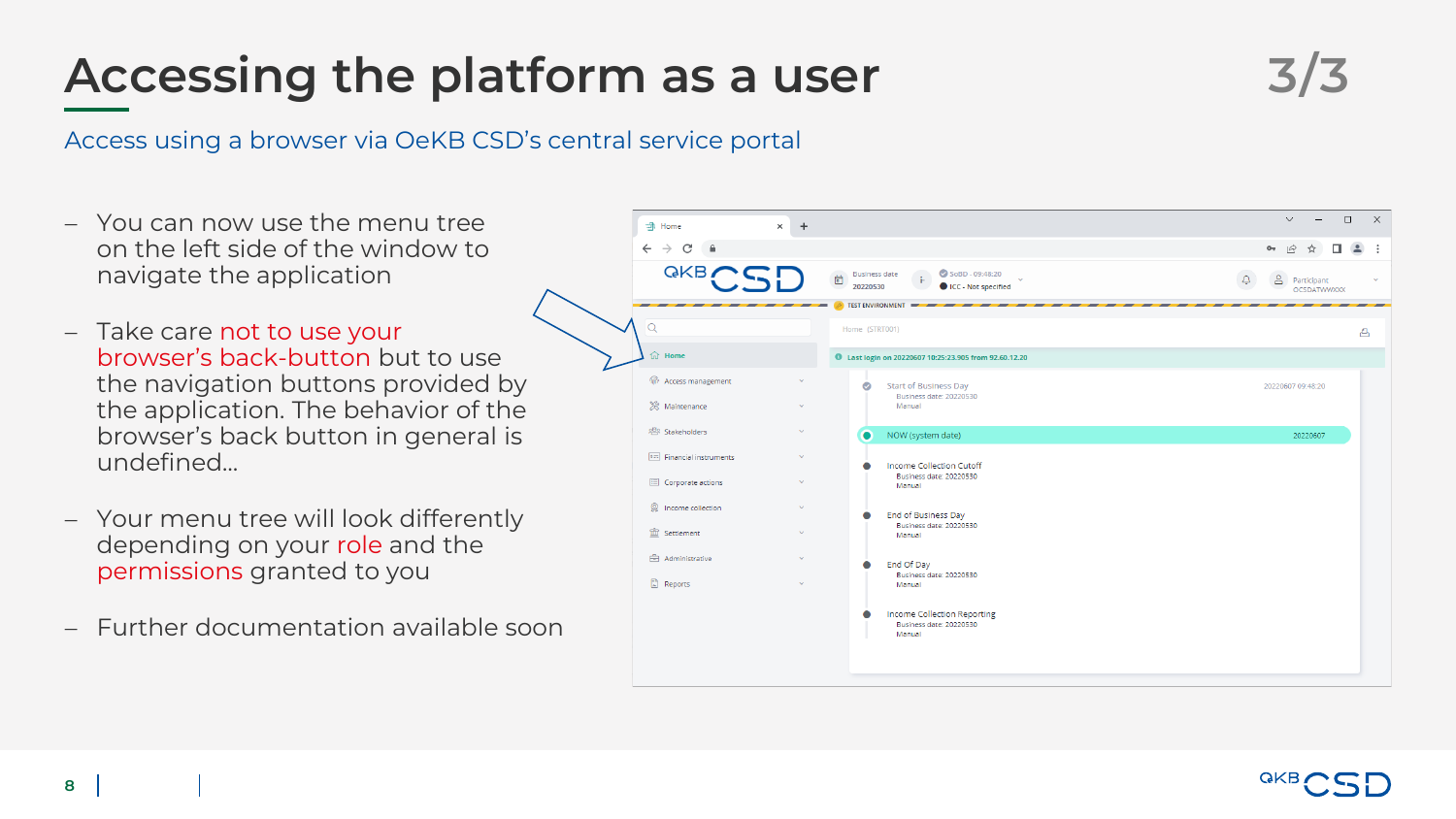# **Platform architecture overview**

There are four main channels to interface with the Issuer Platform

- − For human actors: browser-based user interface as described on the previous slides
- − For automation: technical interfaces for selected services:
	- − SWIFT ISO15022 and ISO2022 for instructing quantity changes to existing securities
	- Bulk Issue interface (sFTP as well as webservice) to efficiently perform high cardinality bulk-issues
	- − sFTP to provide and update terms and conditions
- − All automated interface functionality (with the exception of the bulk-issue and the change of terms & conditions) is also available via the user interface



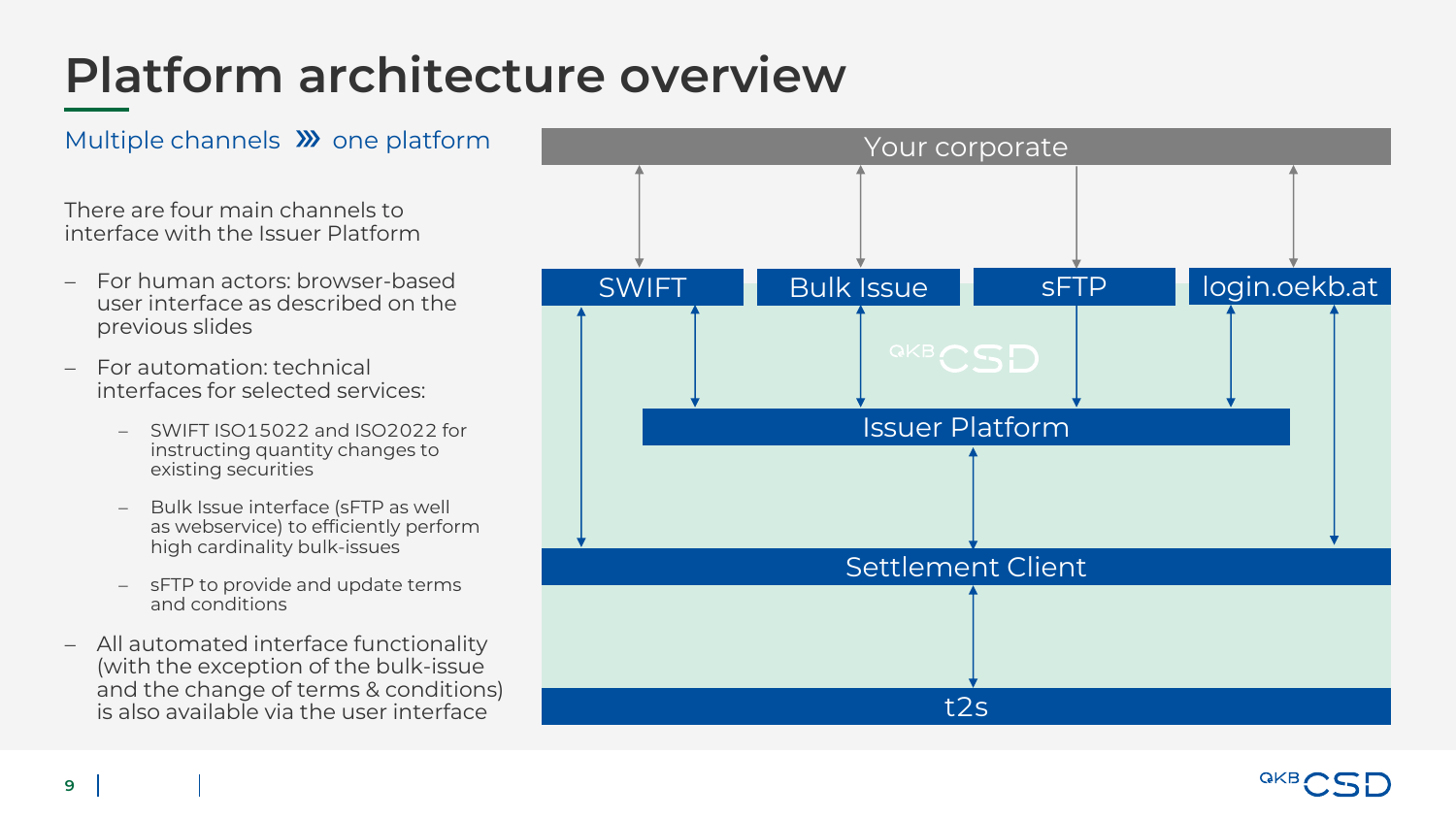# **Roles supported by the platform 1/6**

The issuer platform supports 5 interactive roles to control securities' lifecycles

- − **Issuer** IS the issuer of one or more securities; she can inspect its securities' status
- − **Transfer Agent**  TA an accountholder with OeKB CSD that is empowered by one or more issuers to manage the lifecycle of one or more of their ISINs; she can issue securities in the issuer's name and manager them
- − **Information Agent** IA a party empowered by one more issuers to notify OeKB CSD of upcoming (payment) events and on their respective attributes; she can add and update (payment) events
- − **Corporate Action Agent** CA a party empowered by one more issuers to notify OeKB CSD of upcoming corporate actions and on their respective attributes; she can provide information on corporate actions
- − **Paying Agent** PA a party empowered by one or more issuers to manage and perform payments in relation to their securities; she can flag payments
- − ….additional Information on the roles will be provided

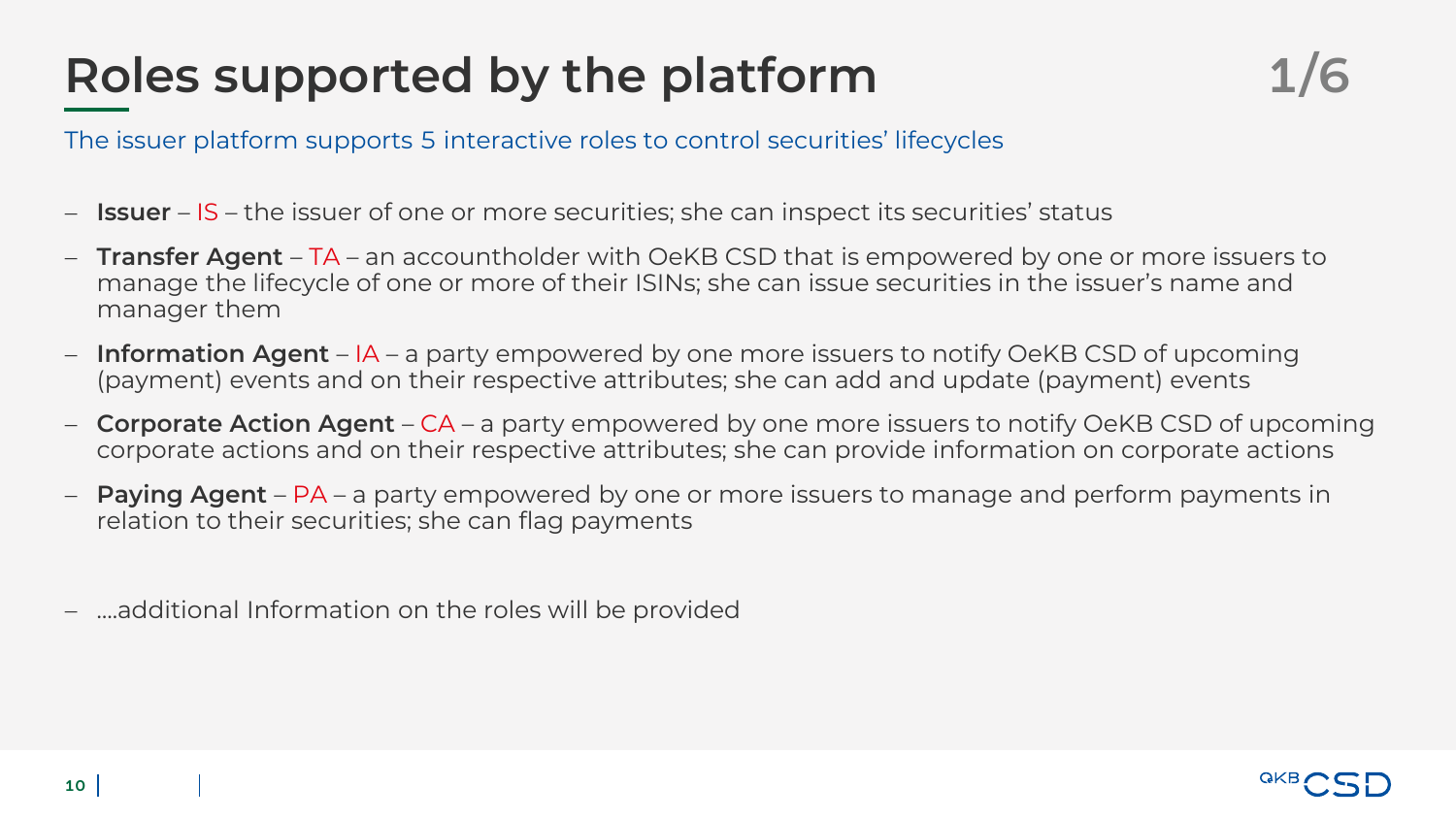# **Roles supported by the platform 2/6**

- − The Issuer can interact via the browser-based user interface with the Issuer Platform
- − She cannot actively perform or initiate modifications to securities but relies on empowered Transfer Agents to perform such operations (via their respective security accounts)



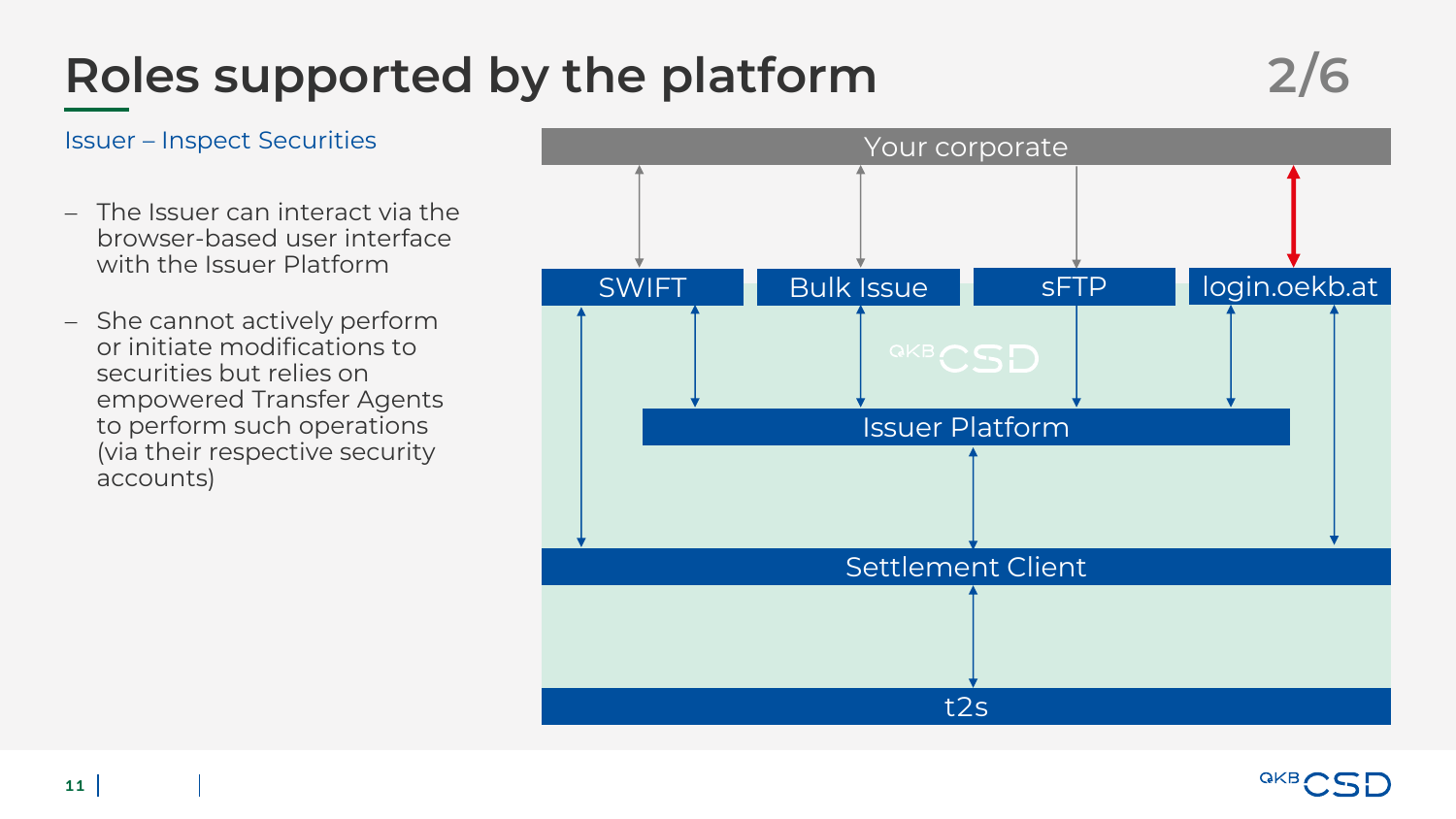# **Roles supported by the platform 3/6**

- − The Transfer Agent can make use of all channels available to interact with the Issuer Platform
- − She can actively initiate the creation and/or modification of securities using the channels available
- − Details on the various processes that can be initiated and managed by the Transfer Agent are provided in the following



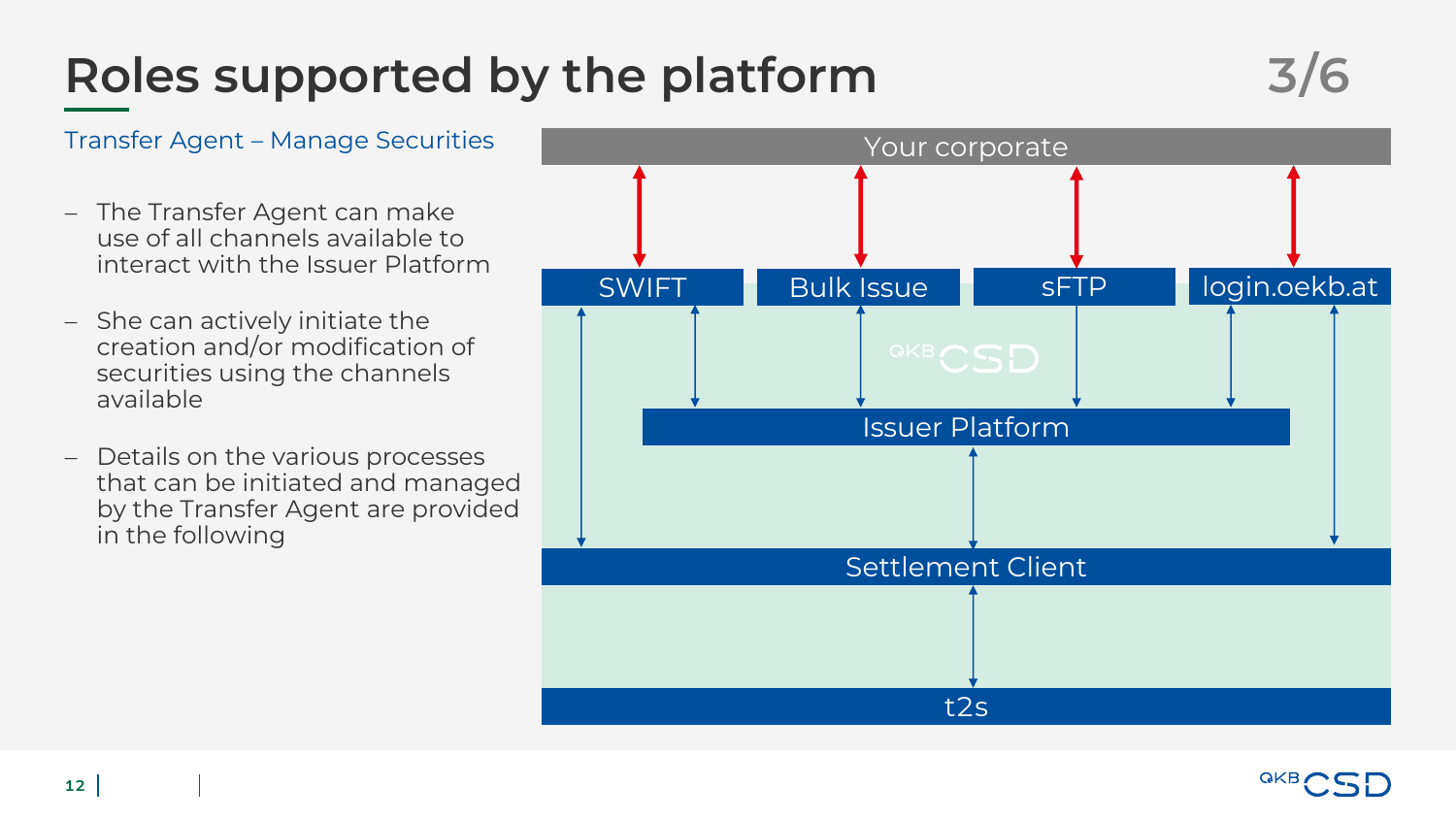# Roles supported by the platform

$$
4/6
$$

- − The Information Agent can interact via the browser-based user interface with the Issuer Platform
- − She can provide and amend information on upcoming (payment) events via the user interface as well as the bulk upload functionalities provided in the user interface
- − Details on the various processes that can be initiated and managed by the Information Agent are provided in the following



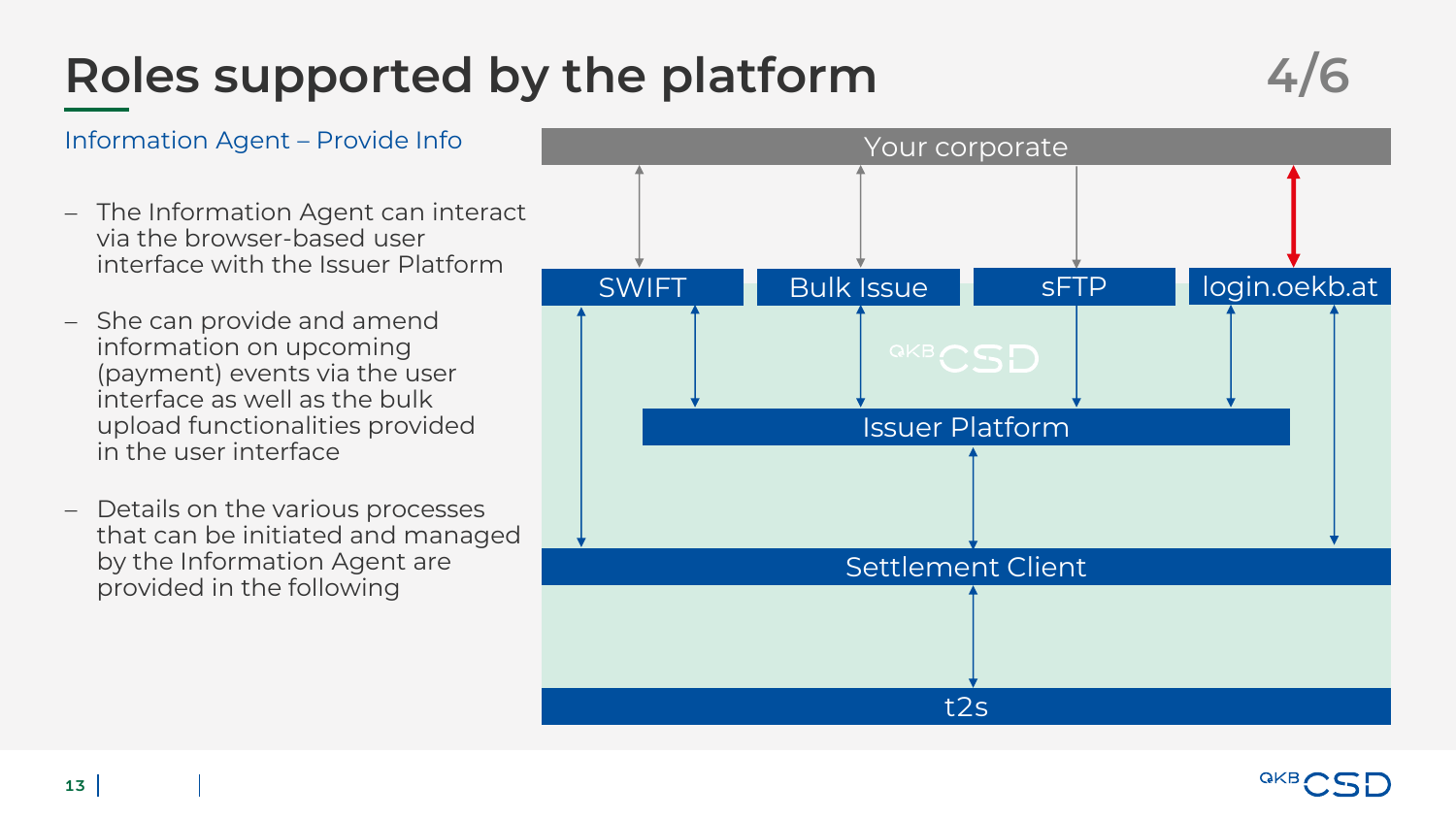# **Roles supported by the platform 5/6**



Platform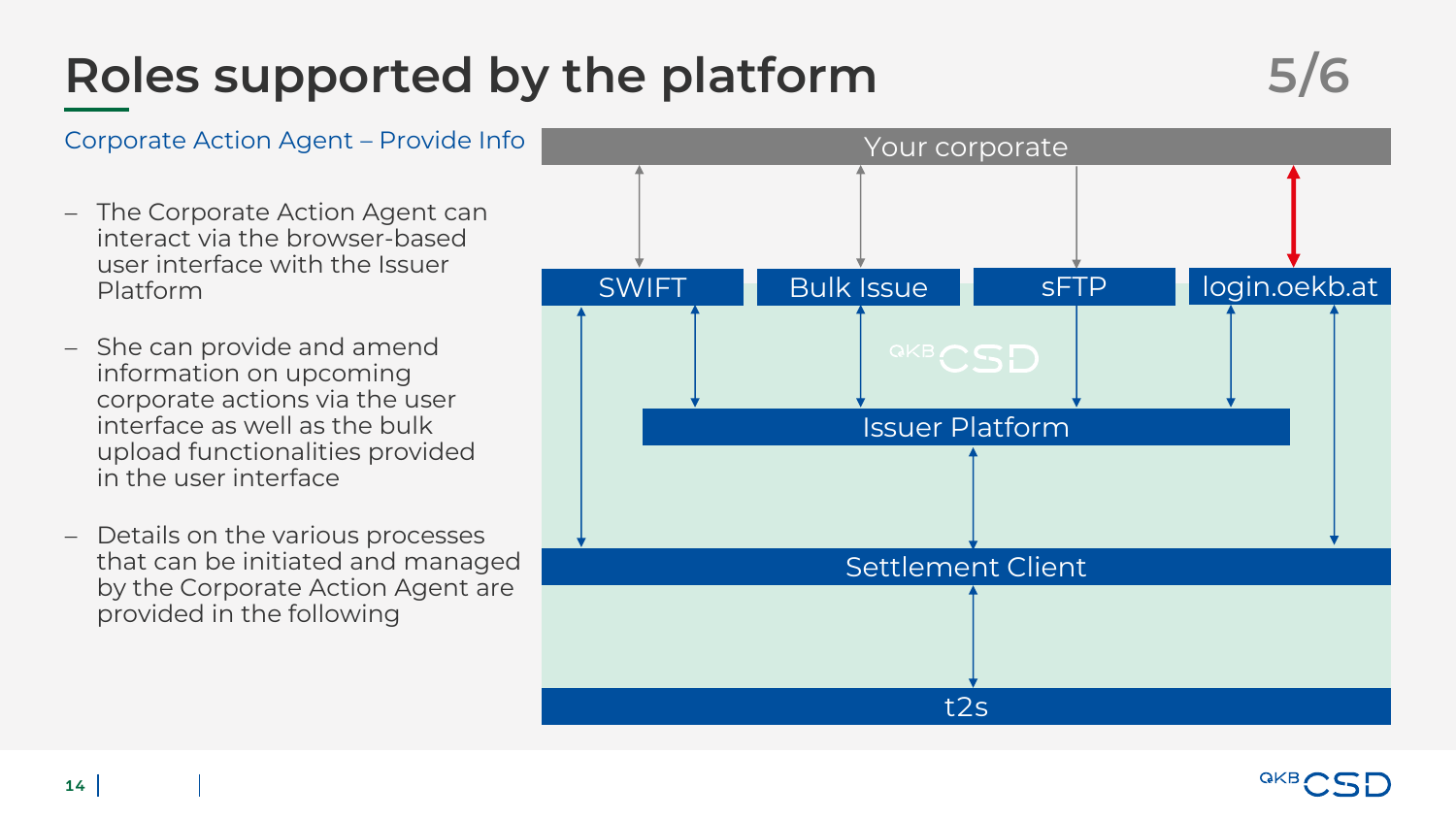# **Roles supported by the platform 6/6**



- − The Paying Agent can interact via the browser-based user interface with the Issuer Platform
- − She can flag or grant payments due to securities under her (payment) management
- − Details on the various processes that can be initiated and managed by the Paying Agent are provided in the following

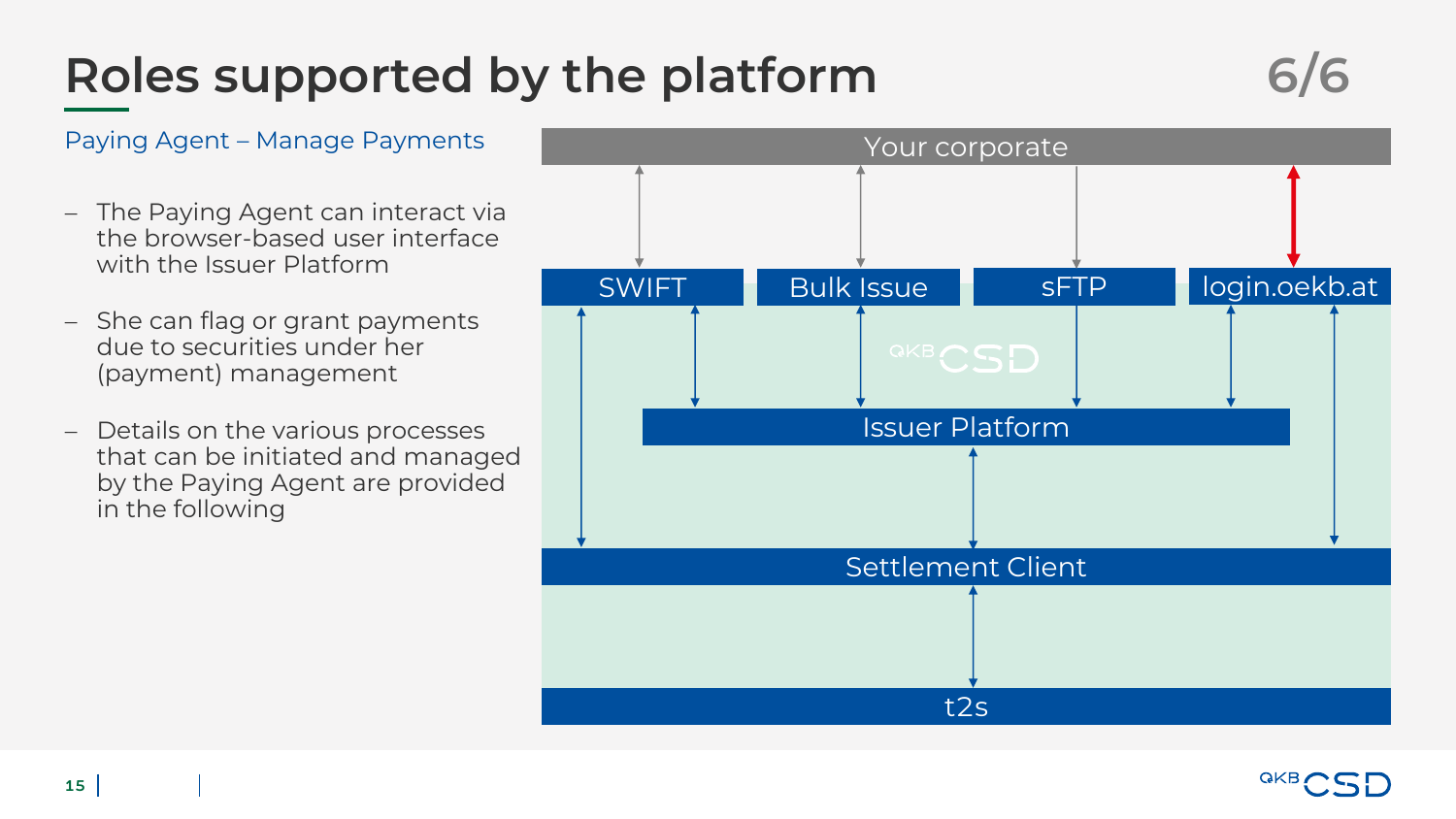### Core business processes and the set of  $1/10$

### **Self-service core processes**

- 1. Issue a digital security
- 2. Bulk-issue digital securities
- 3. Change quantity of an existing security
- 4. Change fund terms & conditions
- $\overline{S} \leq$ 5. Provide information to event / action
- $\mathbb{A}$ 6. Manage payment

### **Self-service support processes**

any PA CA, λυ 7. Maintain users and permissions

### **Supervised processes (outside Platform)**

- 8. Issue / deposit a physical security
- 9. Withdraw a physical security



t2s



 $\preceq$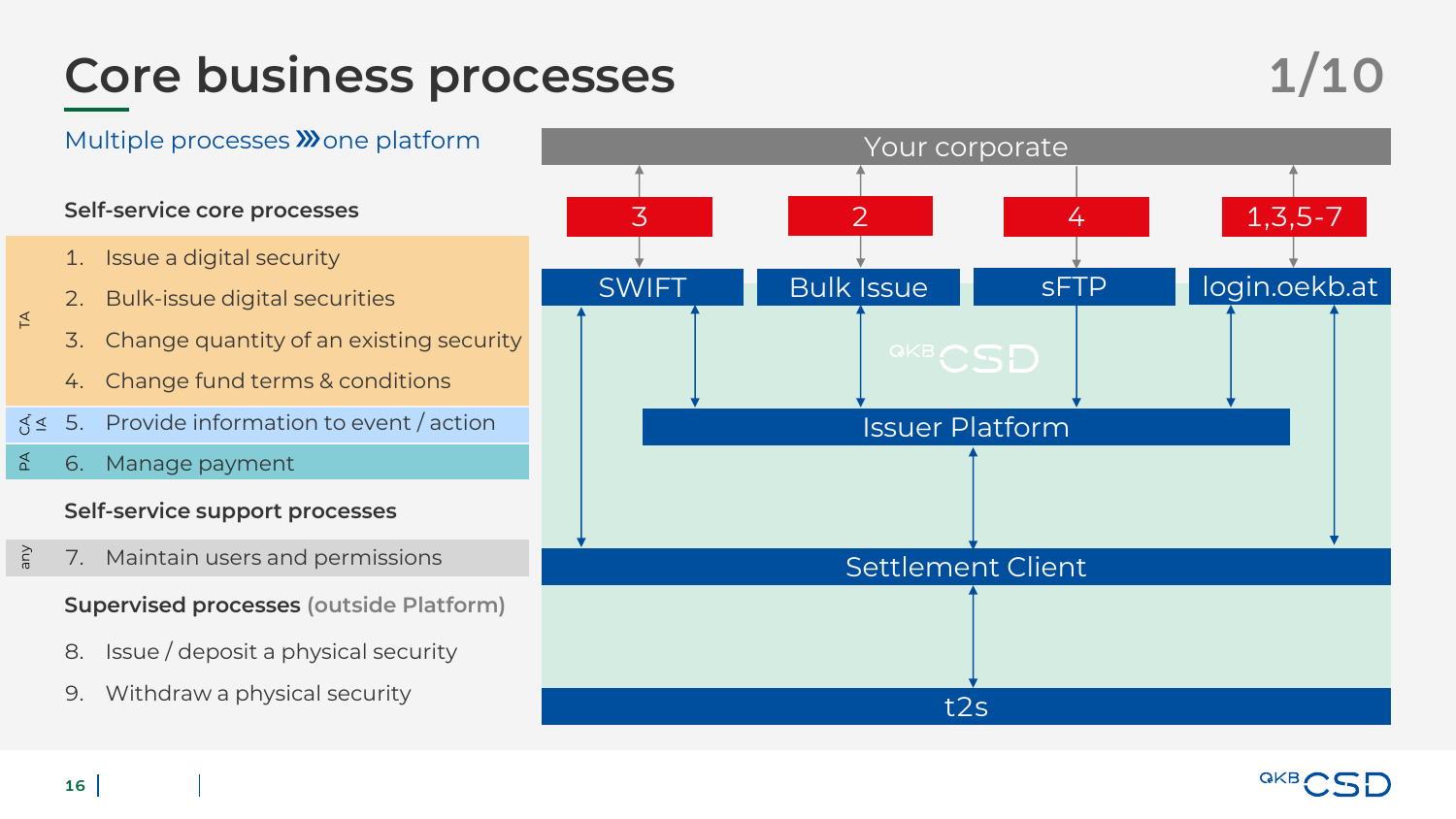### Core business processes 2/10

### 1) ISIN to be requested at ISIN Vergabestelle (outside Platform!); core information provided to Vergabestelle is automatically transferred to Platform as soon as ISIN is ready for issuance 2) Initiation of issuance via user interface (using 4-eyes principle) by providing missing data and necessary amendments 3) Issuer Platform on issuance automatically triggers t2s settlements via the Settlement Client 4) Based on your preferences, the Settlement Client will notify you on the status of the settlements initiated by Issuer Platform 5) The Issuer Platform reflects the status of the operation in the security's status (e.g. "Active") 1. Issue a digital security Your corporate SWIFT Bulk Issue sFTP login.oekb.at Issuer Platform Settlement Client t2s 2 3 3 4 4 2 5 5

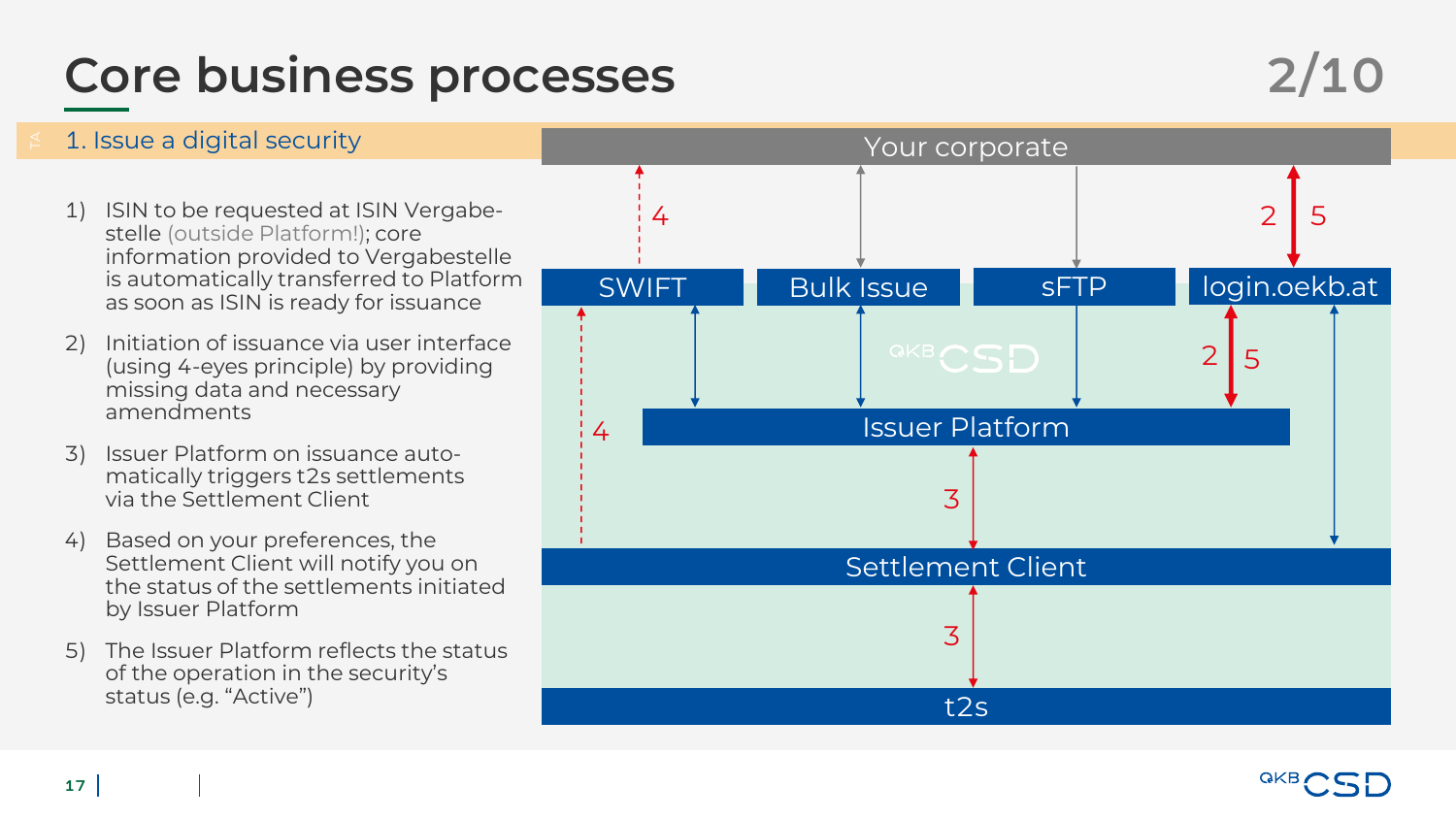### Core business processes 3/10



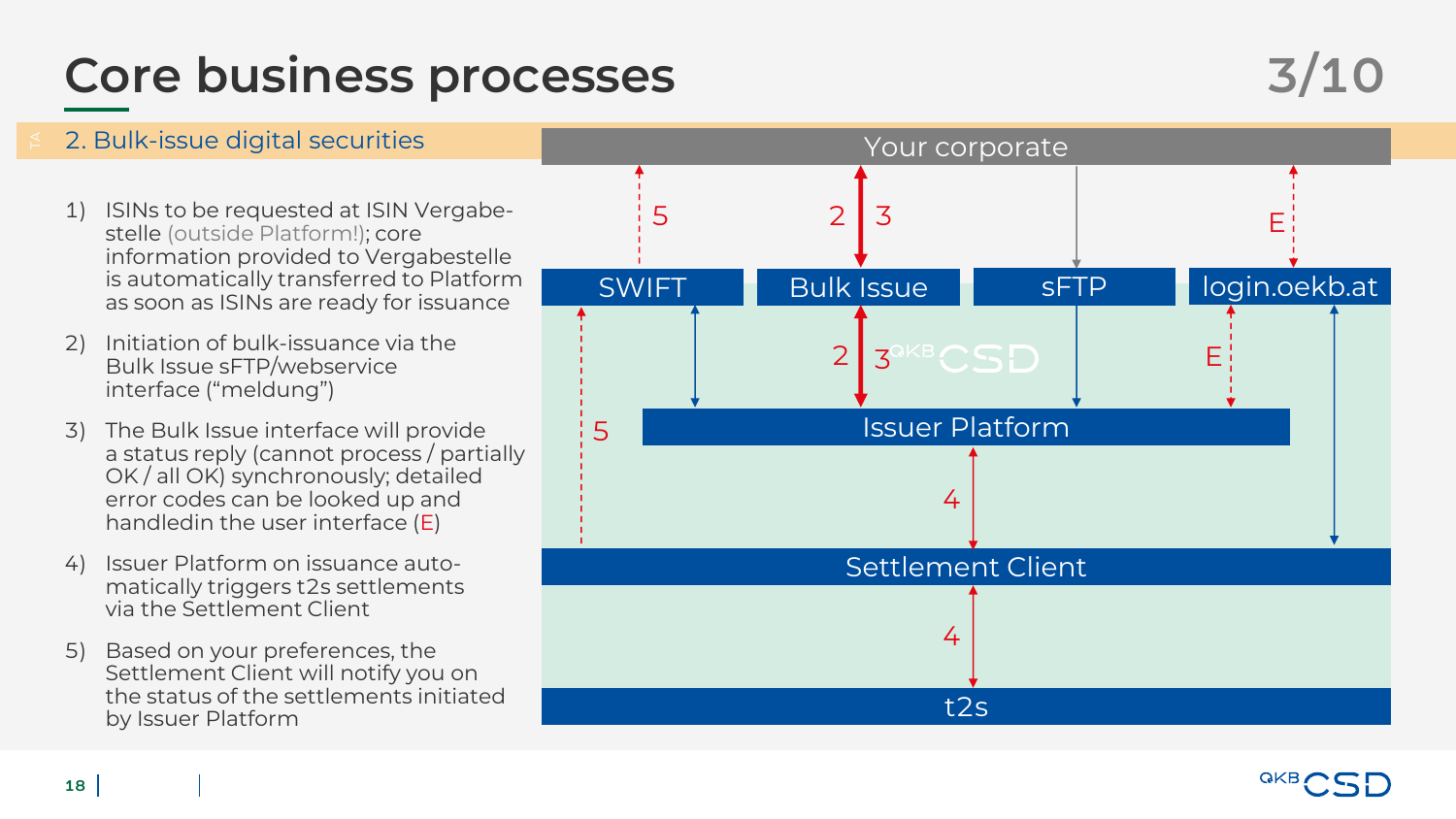### Core business processes 4/10



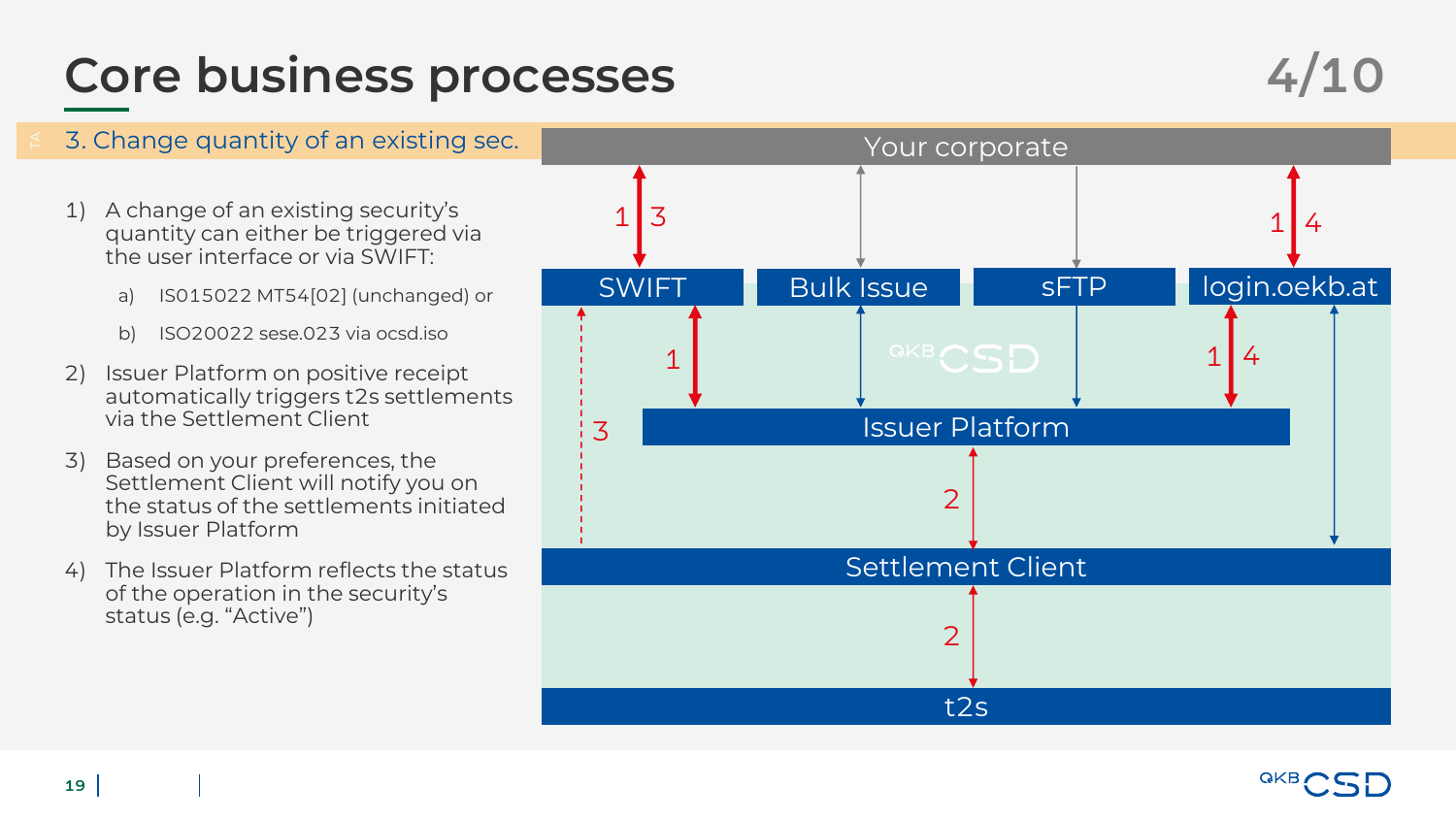### Core business processes 5/10



### 1) For funds, new terms & conditions can be provided for automated replacement via an sFTP interface. The terms have to be provided in PDF format with the filename beginning with the respective ISIN. The Issuer Platform picks up the files after delivery and processes the unchecked files automatically. 2) The Issuer Platform reflects the change which can be checked via the user interface 4. Change fund terms & conditions The Constitution of the Your corporate SWIFT Bulk Issue SFTP login.oekb.at Issuer Platform Settlement Client t2s 1 2 2  $448CSD1$

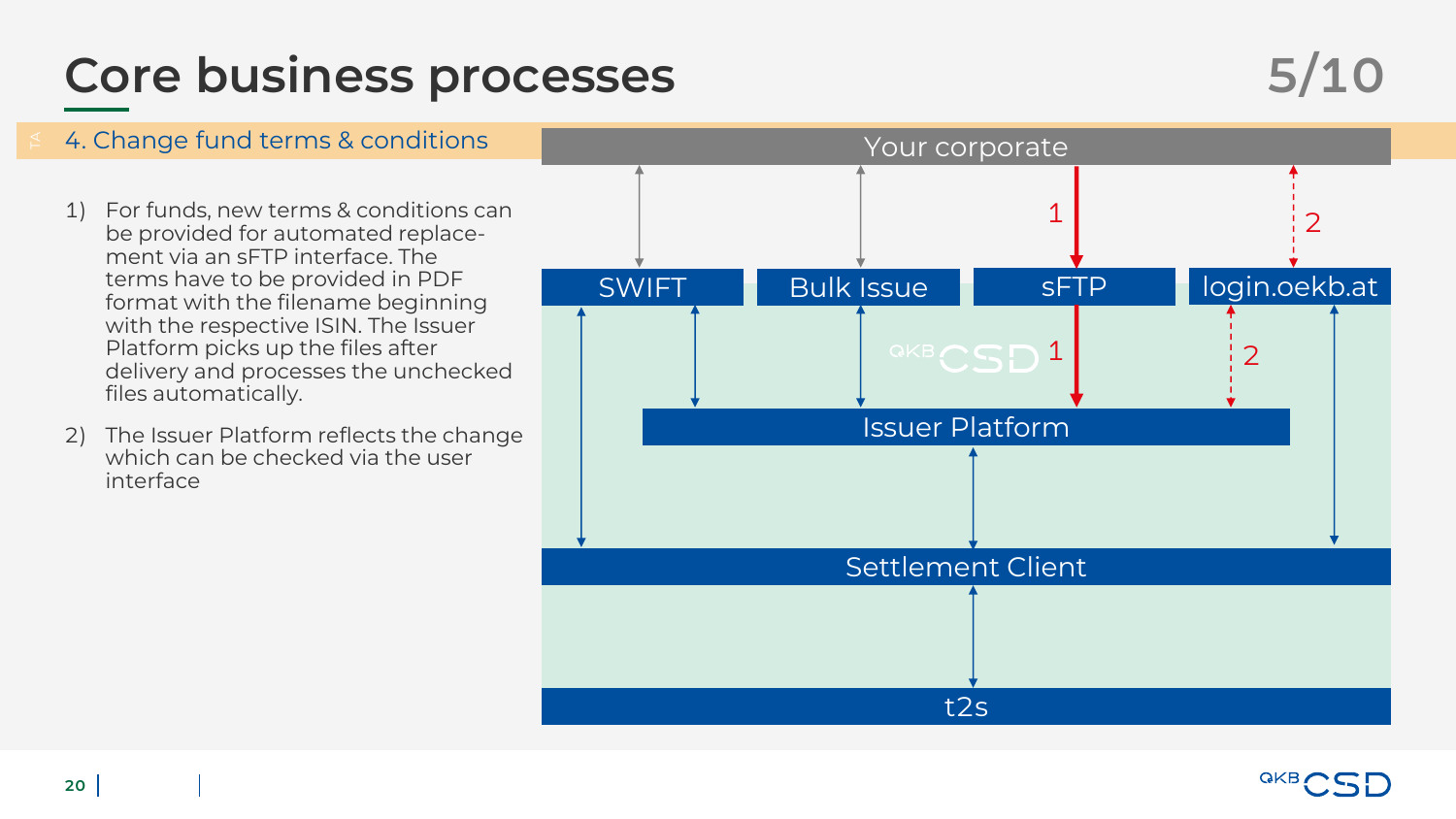### Core business processes 6/10



### $\beta$  5. Provide information to event / action  $\qquad \qquad \qquad \text{Your corporate}$ 1) Information for (payment) events and corporate actions can be provided via the user interface – via individual event/action manipulation or bulk upload 2) The most recent event / action information can be inspected or retrieved via the user interface SWIFT Bulk Issue sFTP login.oekb.at Issuer Platform Settlement Client t2s  $1$ |2  $1$ |2

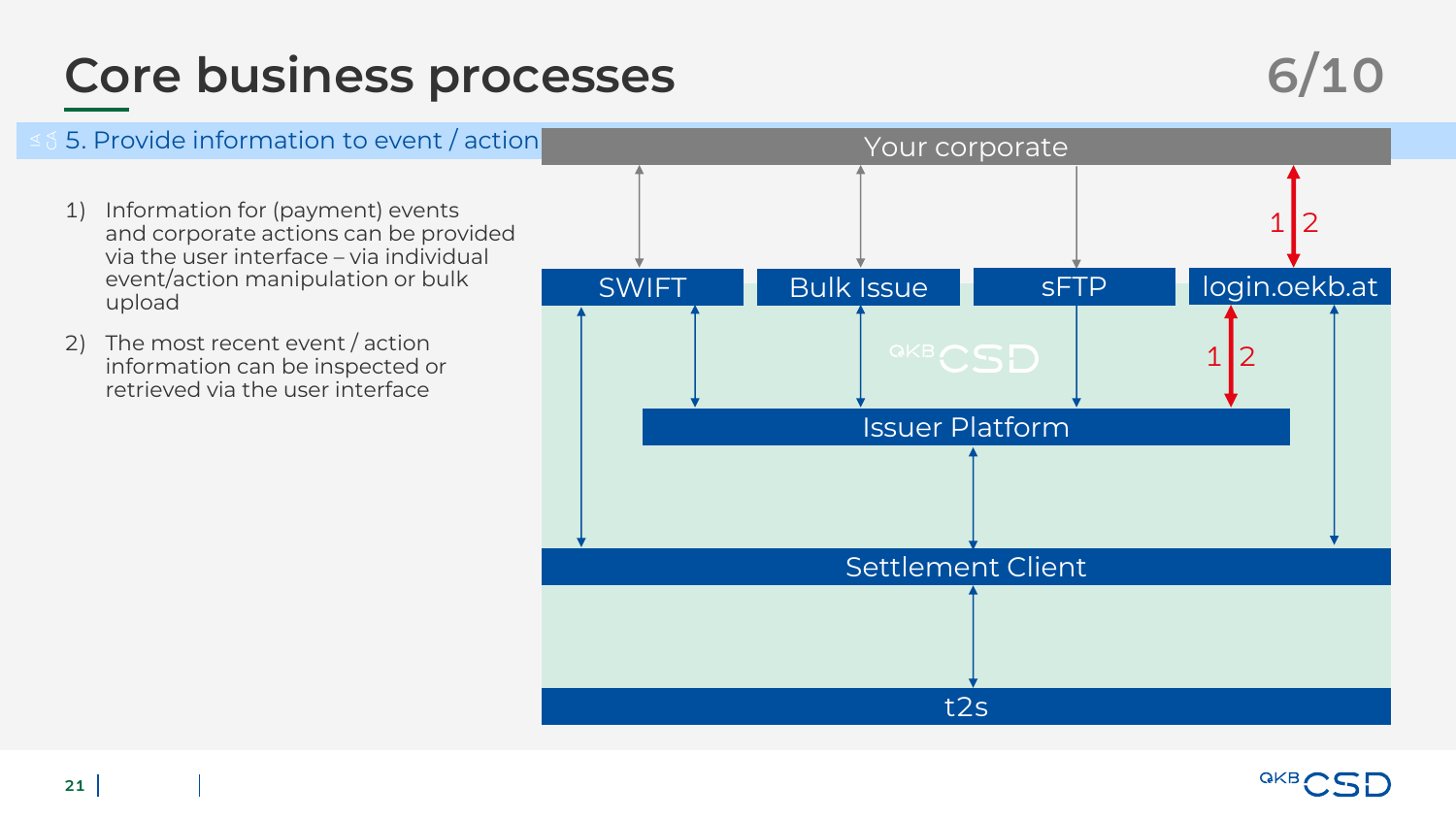### Core business processes 7/10



### 1) Payment processing for securities due can be flagged (blocked) and confirmed (unblocked) via the user interface 2) The most recent payment information can be inspected or retrieved via the user interface 3) The issuer platform will pro-actively inform of upcoming payment events via automated email notifications 6. Manage payment Nour Communication of the Vour corporate SWIFT Bulk Issue sFTP login.oekb.at Issuer Platform Settlement Client t2s  $1$ |2  $1$ |2

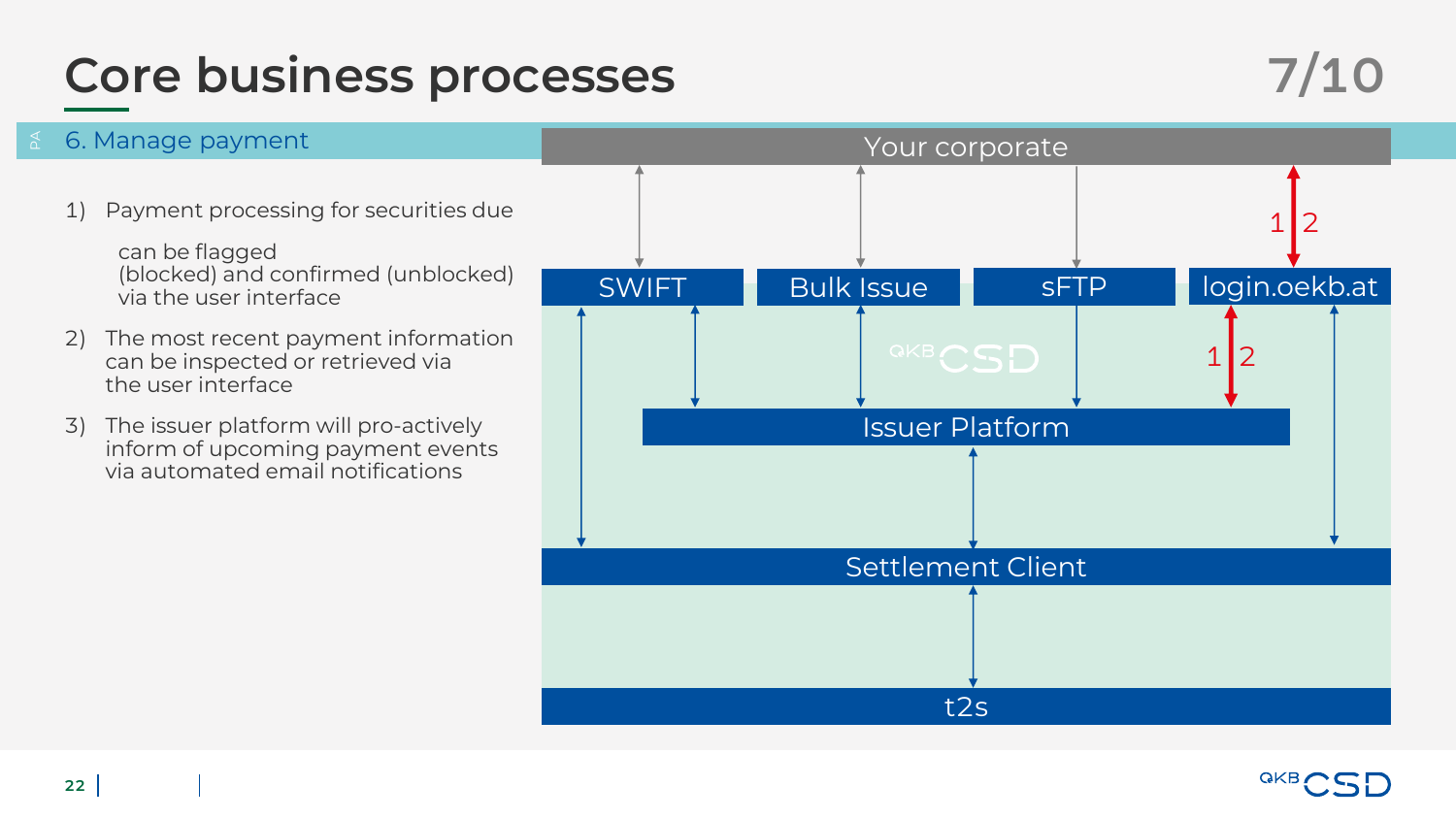## Core business processes 8/10



### 1) Users and permissions can be maintained via the user interface 2) The most recent information on users, roles and permissions can be inspected or retrieved via the user interface 7. Maintain users and permissions The Contract of the Your corporate SWIFT Bulk Issue sFTP login.oekb.at Issuer Platform Settlement Client t2s  $1$ |2  $1$ |2

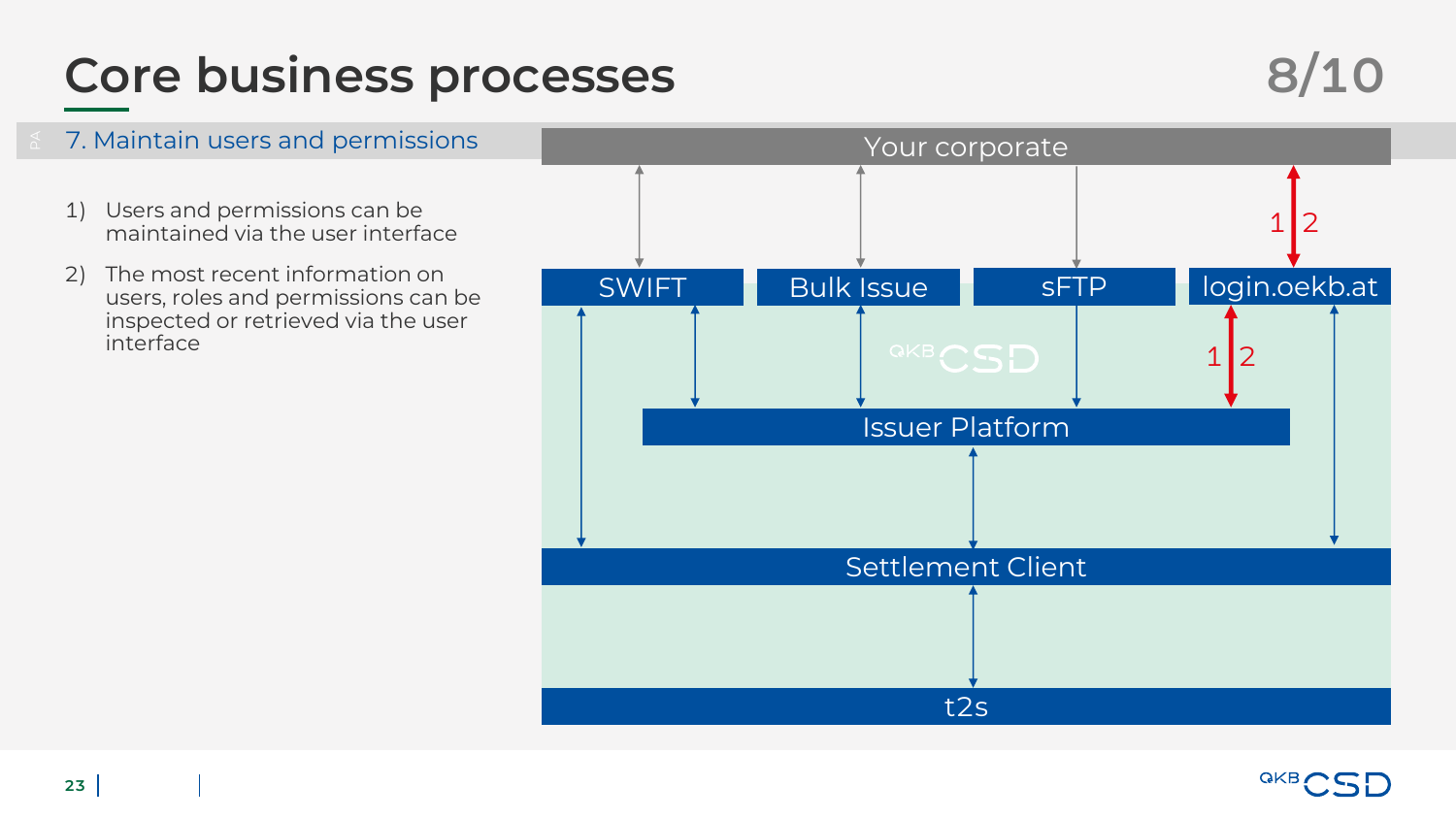### **Core business processes**

### 9. Issue / deposit a physical security

- 1) All types of securities certificates may further be deposited physically in paper form in the vault of OeKB CSD
- 2) The deposit of a financial instrument, represented by physical securities certificates, must be instructed by the security account owner via the SSS. At the same time the physical securities certificates shall be submitted to OeKB CSD's vault. The physical securities certificates must be accompanied by a printout of the SSS' RFP-instruction.
- 3) The Issuer Platform reflects the status of the operation in the security's status (e.g. "Active")